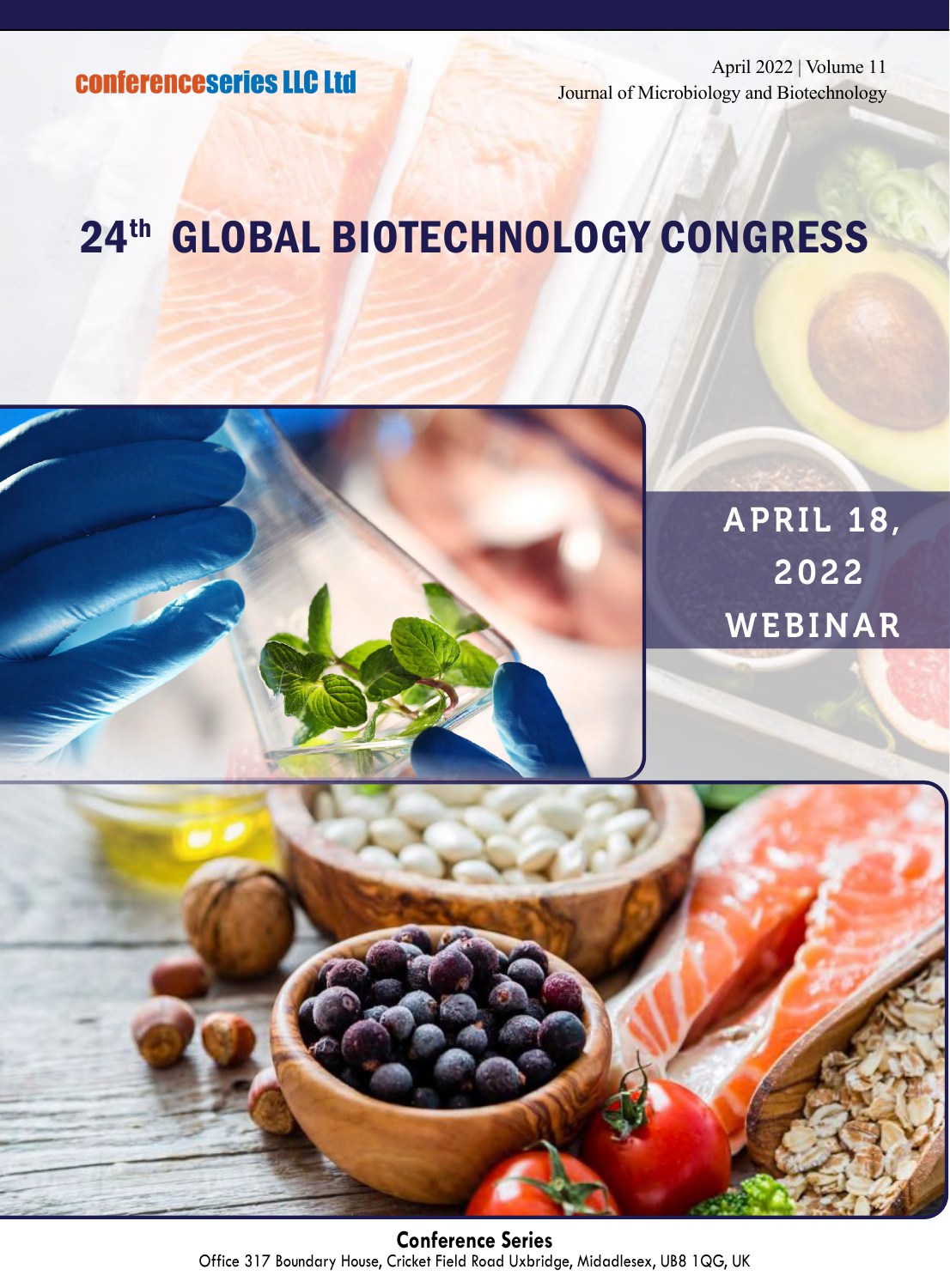## **24th Global Biotechnology Congress**

#### **AGENDA**

#### April 18, 2022 | Webinar

09:00-09:30-Opening Ceremony

#### **Scientific Sessions**

**Major Sessions on:** Food Safety | Food Science & Technology | COVID-19: Food Security and Challenges | Sustainable Food Production | Biotechnology | Medical Biotechnology | Animal biotechnology | Plant and Agriculture Biotechnology | Bio economy | Food Production | Personalized Nutrition | Environmental Biotechnology

09:30-10:00 Title: E-babe-bioluminescence bacteria environmental applications

**Abdul-Rhman H Muhammad |** Genetic Engineering and Biotechnology Research Institute | Egypt

10:00-10:30 Title: Total quality management includes a set of elements, which are as follows

**Asmaa Ibrahim Ahmed Hewedk |** Zagazig University | Egypt

10:30-11:00 Title: An update on genome editing with the utilization of CRISPR/Cas 9 system for evaluation and treatment of human diseases-A systemic review

> **Kulvinder Kochar Kaur |** Kulvinder Kaur Centre for Human Reproduction | India

### **Refreshment Break 11:00-11:20** 11:20-11:50 Title: Quality control vs. Quality assurance of food production; why do systems fail? **Edgardo Carrillo Cabrera |** Food Quality and Safety Management | UK 11:50-12:20 Title: Cure a cancer by using caspase-3 protein **Umair Masood |** GENCEST Biotech Private Limited | Pakistan 12:20-12:50 Title: Food safety awareness, practices and their implications: A study of home food preparers in Aurangabad District **Vikas Shukre |** MGM College of Agricultural Biotechnology | India